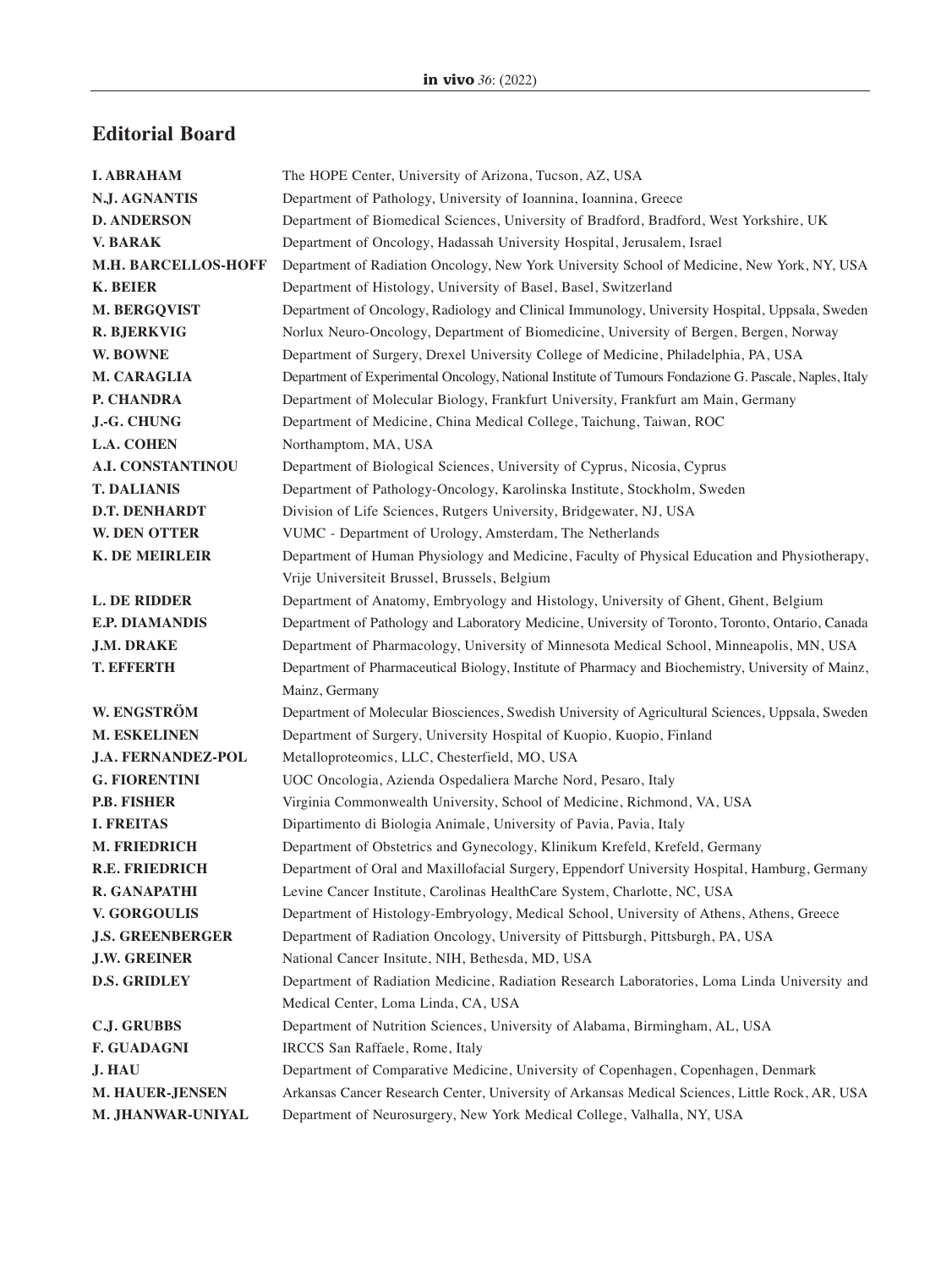| <b>I. KISS</b>          | Institute of Preventive Medicine, Medical School, University of Pécs, Pécs, Hungary                 |
|-------------------------|-----------------------------------------------------------------------------------------------------|
| <b>M. KOUTSILIERIS</b>  | Department of Experimental Physiology, University of Athens Medical School, Athens, Greece          |
| <b>G.R.F. KRUEGER</b>   | Department of Anatomy II, Center for Anatomy, The University of Cologne Medical School,             |
|                         | Cologne, Germany                                                                                    |
| <b>B. KRUSLIN</b>       | Department of Pathology, Ljudevit Jurak University, Sestre milosrdnice University Hospital, Zagreb, |
|                         | Croatia                                                                                             |
| N. KYPRIANOU            | Department of Urology, University of Kentucky, Lexington, KY, USA                                   |
| <b>G. LANDBERG</b>      | Department of Laboratory Medicine, Lund University, Lund, Sweden                                    |
| <b>J. LEROY, IRCAD</b>  | IRCAD, University of Strasbourg, Strasbourg, France                                                 |
| W. LICHTENEGGER         | Charité Campus Virchow-Klinikum, Berlin, Germany                                                    |
| <b>J. LYKKESFELDT</b>   | Department of Veterinary Disease Biology, University of Copenhagen, Frederiksberg, Denmark          |
| P. MADARNAS             | Department of Pathology, University of Sherbrooke, Québec, Canada                                   |
| <b>H. MAEDA</b>         | BioDymanics Research Foundation, Kumamoto, Japan                                                    |
| <b>M. MAREEL</b>        | Laboratory of Experimental Cancerology, State University, Ghent, Belgium                            |
| <b>L. MARGOLIS</b>      | Eunice Kennedy Shriver National Institute of Child Health and Human Development, Bethesda,          |
|                         | MD, USA                                                                                             |
| <b>G. MARTORANA</b>     | Policlinico S. Orsola Malpighi, University of Bologna, Bologna, Italy                               |
| <b>J. MOLNÁR</b>        | Department of Medical Microbiology and Immunobiology, Faculty of Medicine, University of            |
|                         | Szeged, Szeged, Hungary                                                                             |
| <b>S.L. MOOBERRY</b>    | Cancer Therapy & Research Center, University of Texas Health Science Center at San Antonio, San     |
|                         | Antonio, TX, USA                                                                                    |
| N. MOTOHASHI            | Department of Medicinal Chemistry, Meiji Pharmaceutical University, Tokyo, Japan                    |
| <b>R.M. NAGLER</b>      | Department of Oral and Maxillofacial Surgery, Rambam Medical Center, Haifa, Israel                  |
| <b>S. NAKANO</b>        | Graduate School of Health and Nutritional Sciences, Nakamura Gakuen University, Fukuoka, Japan      |
| <b>M. NAKASHIMA</b>     | Department of Tumor and Diagnostic Pathology, Atomic Bomb Disease Institute, Nagasaki               |
|                         | University, Nagasaki, Japan                                                                         |
| <b>M.B. NICHOLL</b>     | South Texas Veterans Health Care System, San Antonio, TX, USA                                       |
| <b>K. NILSSON</b>       | Tumor Biology Laboratory, Department of Pathology, University Hospital, Uppsala, Sweden             |
| <b>K.R. NORUM</b>       | Institute for Nutrition Research, University of Oslo, Oslo, Norway                                  |
| K. OGAWA                | Department of Surgery, Tokyo Womens Medical University Medical Center East, Tokyo, Japan            |
| M. PAGÉ                 | Département de Biologie, Division de Biochimie, Université Laval, Québec, Canada                    |
| <b>C. POLYCHRONAKOS</b> | Department of Paediatrics and Human Genetics, McGill University Health Centre Research              |
|                         | Institute, Montreal, QC, Canada                                                                     |
| M.-F. POUPON            | Institut Curie, Section de Recherche, Paris, France                                                 |
| <b>D. RADES</b>         | Department of Radiation Oncology, University of Lübeck, Lübeck, Germany                             |
| <b>F.M. ROBERTSON</b>   | Virginia Commonwealth University, Clinical Research Services, Center for Clinical and               |
|                         | Translational Research, Richmond Academy of Medicine, Richmond, VA, USA                             |
| <b>D. RUBELLO</b>       | Department of Nuclear Medicine, PET Unit, S. Maria della Misericordia Hospital, IOV, Rovigo, Italy  |
| <b>C.A. RUBIO</b>       | Karolinska Institute, Pathology Research Laboratory, Stockholm, Sweden                              |
| <b>G.R. RUTTEMAN</b>    | Department of Clinical Sciences of Companion Animals, University of Utrecht, Utrecht,               |
|                         | The Netherlands                                                                                     |
| <b>H. SAKAGAMI</b>      | Department of Dental Pharmacology, Meikai University School of Dentistry, Saitama, Japan            |
| G. SAVA                 | Institutes of Biological Research, Fondazione Callerio-Onlus, Trieste, Italy                        |
| <b>L.D. SHULTZ</b>      | The Jackson Laboratory, Bar Harbor, ME, USA                                                         |